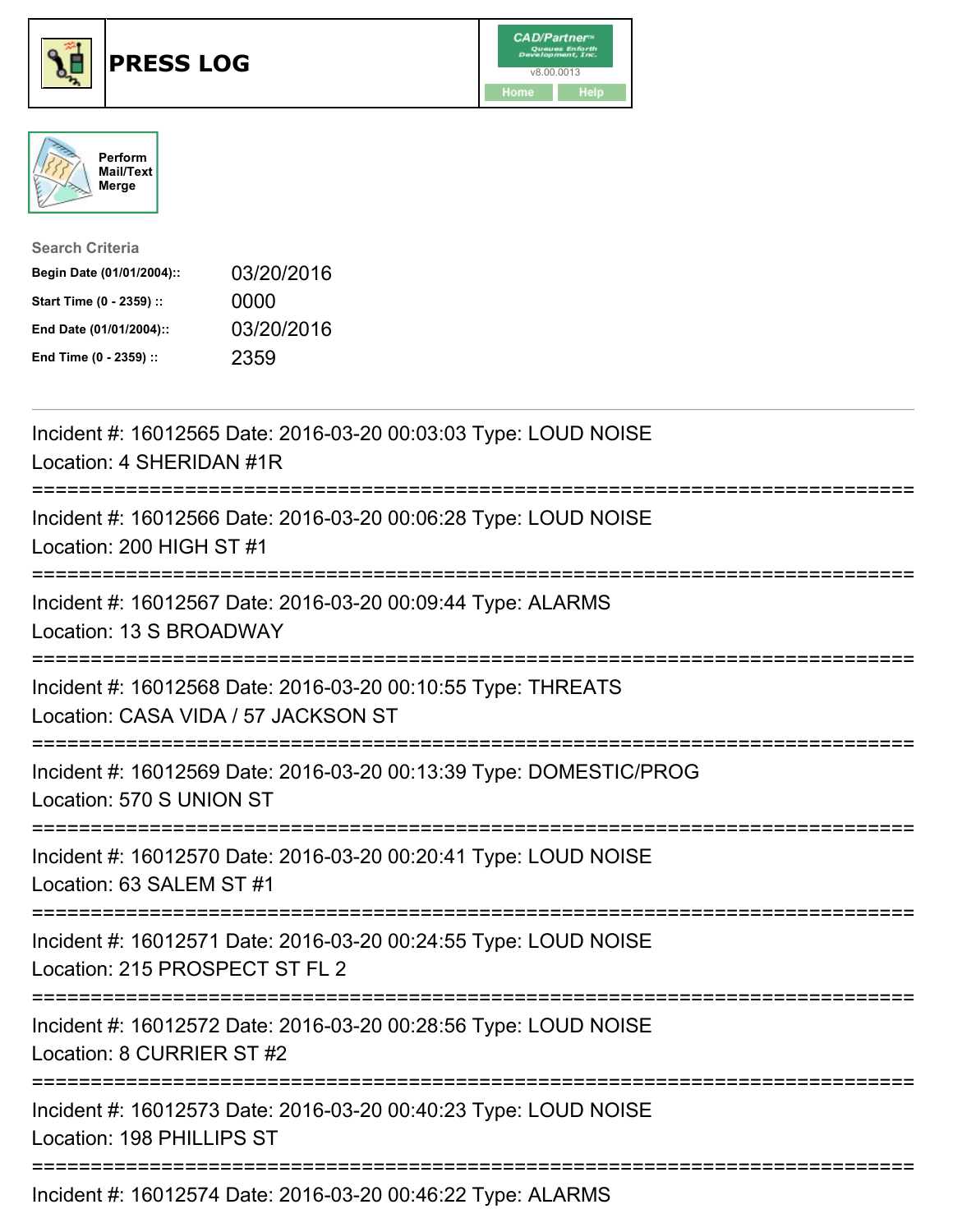| Location: TARBOX SCHOOL / 59 ALDER ST                                                                 |
|-------------------------------------------------------------------------------------------------------|
| Incident #: 16012575 Date: 2016-03-20 00:47:21 Type: KEEP PEACE<br>Location: 281 MERRIMACK ST #1      |
| Incident #: 16012576 Date: 2016-03-20 00:47:42 Type: DK (DRUNK)<br>Location: 29 WILLOW ST             |
| Incident #: 16012577 Date: 2016-03-20 00:56:30 Type: LOUD NOISE<br>Location: 7 ACTON ST FL 1          |
| Incident #: 16012578 Date: 2016-03-20 00:59:38 Type: B&E/PAST<br>Location: 10 DIAMOND ST #25          |
| Incident #: 16012580 Date: 2016-03-20 01:19:38 Type: UNWANTEDGUEST<br>Location: S BROADWAY & CROSBY   |
| Incident #: 16012579 Date: 2016-03-20 01:20:04 Type: NOISE ORD<br>Location: 129 SPRINGFIELD ST FL 2   |
| Incident #: 16012581 Date: 2016-03-20 01:25:52 Type: FIGHT<br>Location: ROYAL ST & WORSWICK TER       |
| Incident #: 16012582 Date: 2016-03-20 01:26:23 Type: M/V STOP<br>Location: CHESTNUT ST & LAWRENCE ST  |
| Incident #: 16012583 Date: 2016-03-20 01:27:38 Type: A&B PROG<br>Location: 65 MIDDLEBURY ST           |
| Incident #: 16012584 Date: 2016-03-20 01:33:41 Type: DISTURBANCE<br>Location: 77 S UNION ST #222 FL 2 |
| Incident #: 16012585 Date: 2016-03-20 01:35:38 Type: GANG<br>Location: 294 AMES ST                    |
| Incident #: 16012586 Date: 2016-03-20 01:35:47 Type: NOISE ORD<br><b>Location: CAMELLA TEOLI WY</b>   |
| Incident #: 16012587 Date: 2016-03-20 01:51:21 Type: M/V STOP<br>Location: BRADFORD ST & FRANKLIN ST  |
| Incident #: 16012588 Date: 2016-03-20 01:51:44 Type: NOISE ORD                                        |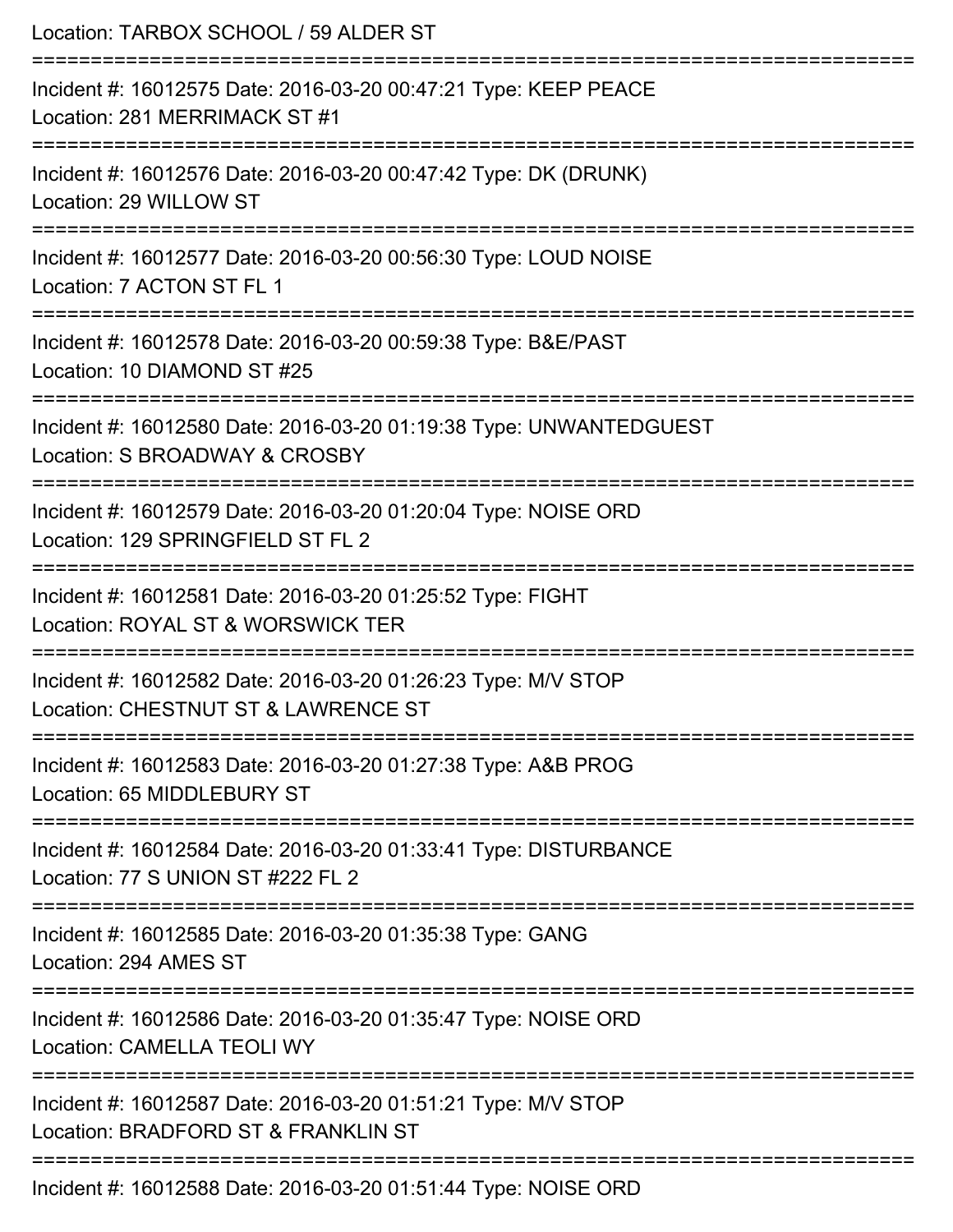| Incident #: 16012589 Date: 2016-03-20 01:52:04 Type: M/V STOP<br>Location: S UNION ST & SPRINGFIELD ST |
|--------------------------------------------------------------------------------------------------------|
| Incident #: 16012590 Date: 2016-03-20 01:52:45 Type: M/V STOP<br>Location: HAVERHILL ST & JACKSON ST   |
| Incident #: 16012591 Date: 2016-03-20 01:59:57 Type: SUS PERS/MV<br>Location: JACKSON ST & PARK ST     |
| Incident #: 16012592 Date: 2016-03-20 02:08:45 Type: M/V STOP<br>Location: 300 WATER ST                |
| Incident #: 16012593 Date: 2016-03-20 02:13:54 Type: UNWANTEDGUEST<br>Location: 284 BROADWAY           |
| Incident #: 16012594 Date: 2016-03-20 02:17:17 Type: AUTO ACC/UNK PI<br>Location: ESSEX ST & MILTON ST |
| Incident #: 16012595 Date: 2016-03-20 02:27:48 Type: TOW OF M/V<br>Location: 9 DORCHESTER ST           |
| Incident #: 16012596 Date: 2016-03-20 02:31:37 Type: NOISE ORD<br>Location: 16 FULTON ST               |
| Incident #: 16012597 Date: 2016-03-20 02:32:48 Type: FIGHT<br>Location: BUNKERHILL ST & LAWRENCE ST    |
| Incident #: 16012598 Date: 2016-03-20 02:35:07 Type: NOISE ORD<br>Location: 9 BODWELL ST FL 1          |
| Incident #: 16012599 Date: 2016-03-20 02:39:56 Type: NOISE ORD<br>Location: 118 MARGIN ST #3           |
| Incident #: 16012600 Date: 2016-03-20 02:46:09 Type: TOW OF M/V<br>Location: MYRTLE ST & LAWRENCE ST   |
| Incident #: 16012601 Date: 2016-03-20 02:51:19 Type: FIRE<br>Location: 108 BUNKERHILL ST               |
| Incident #: 16012602 Date: 2016-03-20 02:57:23 Type: RECOV/STOL/MV                                     |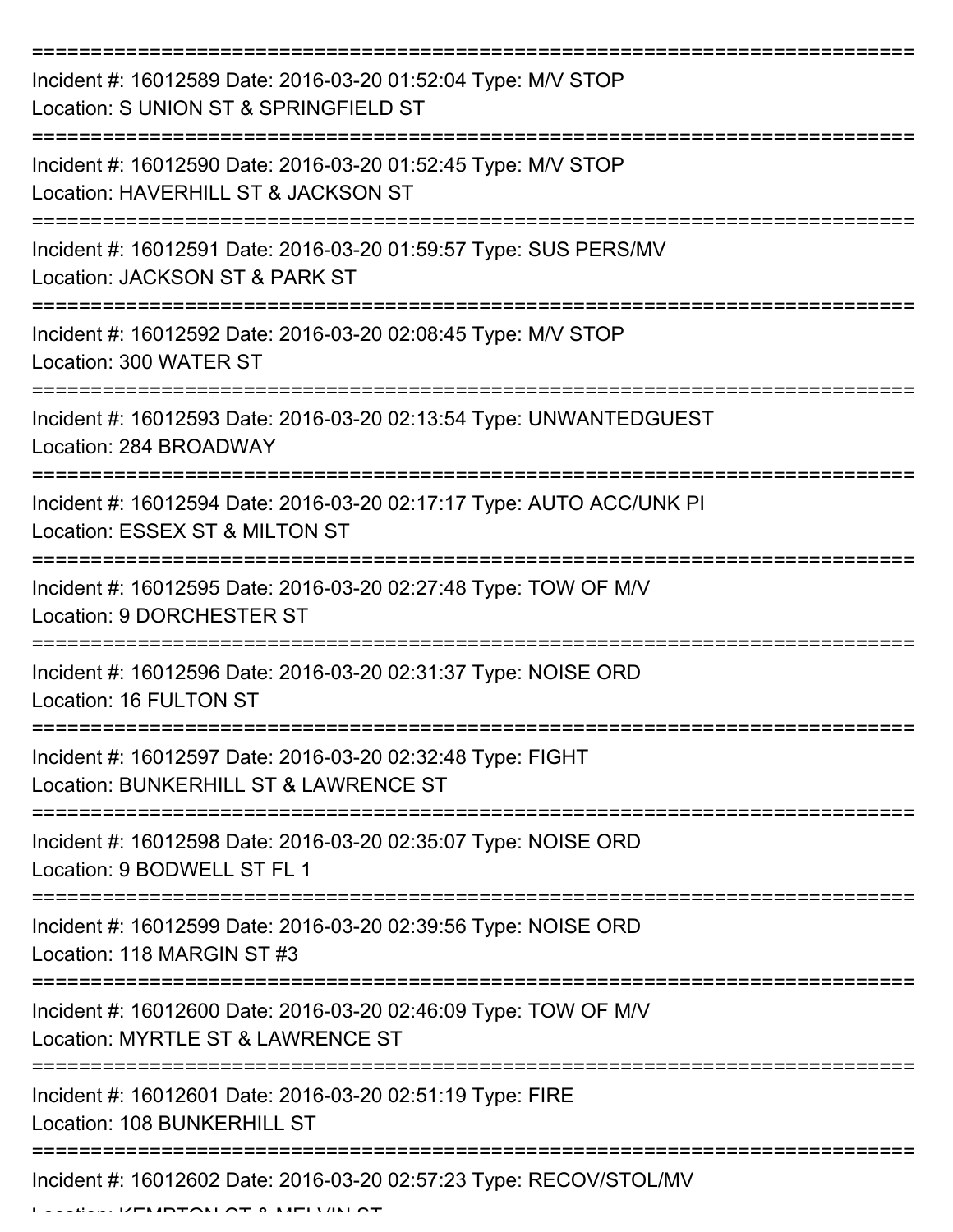| Incident #: 16012603 Date: 2016-03-20 03:04:18 Type: ASSSIT OTHER PD<br>Location: TRAIN STATION / 211 MERRIMACK ST |
|--------------------------------------------------------------------------------------------------------------------|
| Incident #: 16012604 Date: 2016-03-20 03:23:07 Type: DOMESTIC/PROG<br>Location: 628 LOWELL ST FL 2                 |
| Incident #: 16012605 Date: 2016-03-20 03:25:07 Type: TOW OF M/V<br>Location: BENNINGTON ST & PARK ST               |
| Incident #: 16012606 Date: 2016-03-20 03:28:29 Type: M/V STOP<br><b>Location: MARSTON &amp; GENERAL</b>            |
| Incident #: 16012607 Date: 2016-03-20 03:29:40 Type: M/V STOP<br>Location: BROADWAY & WATER ST                     |
| Incident #: 16012608 Date: 2016-03-20 03:50:34 Type: TOW OF M/V<br>Location: HOWARD ST & PLATT ST                  |
| Incident #: 16012609 Date: 2016-03-20 04:00:21 Type: TOW OF M/V<br><b>Location: 2 AUBURN ST</b>                    |
| Incident #: 16012610 Date: 2016-03-20 04:01:13 Type: TOW OF M/V<br>Location: 16 CAMELA TEOLI WY                    |
| Incident #: 16012611 Date: 2016-03-20 04:16:34 Type: PROWLER<br>Location: 12 DIAMOND ST FL 1                       |
| Incident #: 16012612 Date: 2016-03-20 04:22:50 Type: FIRE<br>Location: 1 BROADWAY                                  |
| Incident #: 16012613 Date: 2016-03-20 04:23:49 Type: UNWANTEDGUEST<br>Location: 326 S UNION ST FL 1                |
| Incident #: 16012614 Date: 2016-03-20 05:23:46 Type: ALARM/BURG<br>Location: DUNKIN DONUTS / 608 S UNION ST        |
| Incident #: 16012615 Date: 2016-03-20 05:38:58 Type: ALARM/BURG<br>Location: CVS / 266 BROADWAY                    |
| Incident #: 16012616 Date: 2016-03-20 05:39:51 Type: AUTO ACC/PI                                                   |

Location: BDOADWAY & WATED ST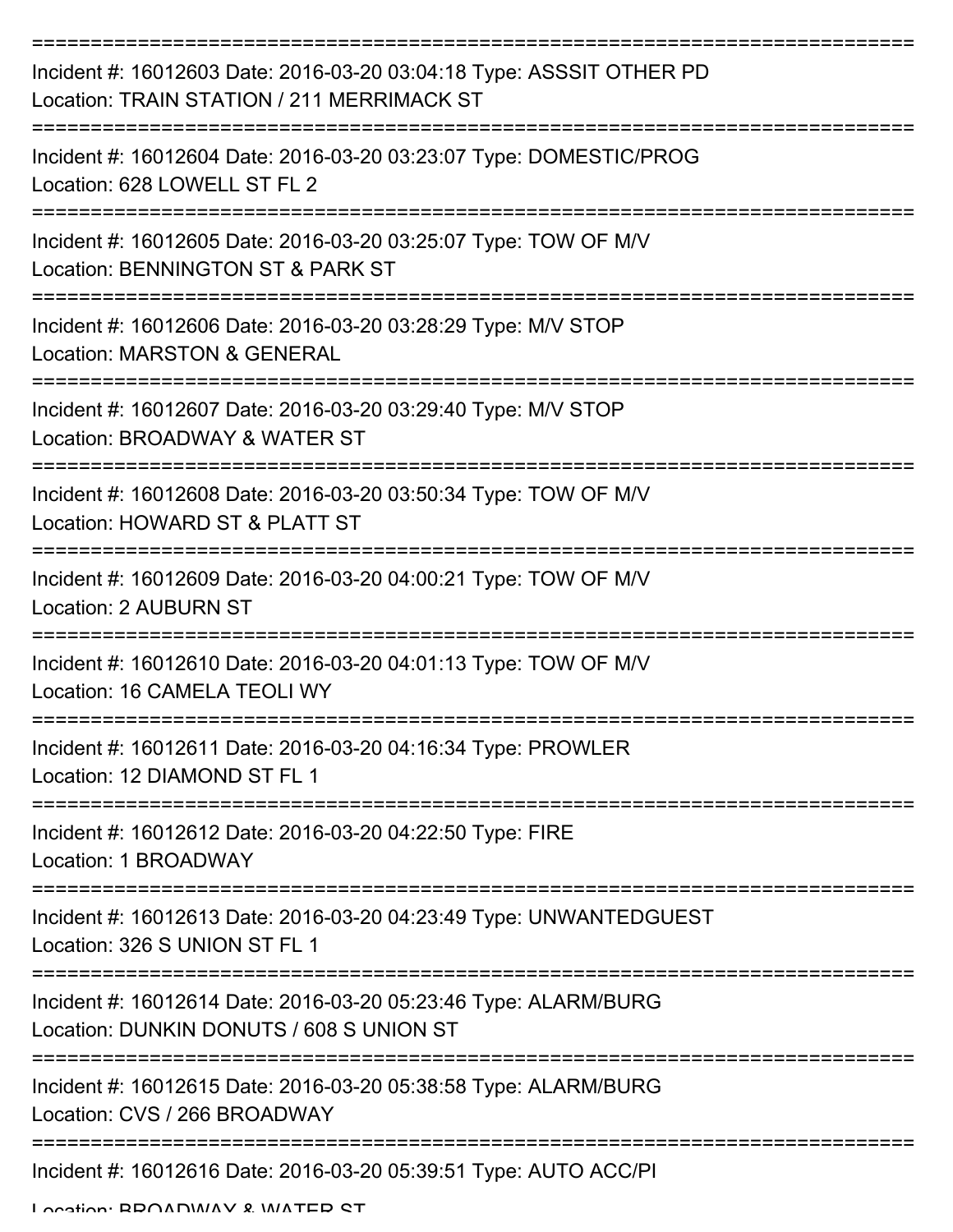| Incident #: 16012617 Date: 2016-03-20 05:55:35 Type: NOISE ORD<br>Location: 379 HAVERHILL ST FL 2           |
|-------------------------------------------------------------------------------------------------------------|
| Incident #: 16012618 Date: 2016-03-20 07:06:43 Type: PARK & WALK<br>Location: BROADWAY                      |
| Incident #: 16012619 Date: 2016-03-20 07:08:04 Type: M/V STOP<br>Location: BRADFORD ST & BROADWAY           |
| Incident #: 16012620 Date: 2016-03-20 07:30:51 Type: M/V STOP<br>Location: GARDEN ST & JACKSON ST           |
| Incident #: 16012621 Date: 2016-03-20 07:45:25 Type: ALARMS<br>Location: 136 WATER ST                       |
| Incident #: 16012622 Date: 2016-03-20 08:14:28 Type: CK WELL BEING<br>Location: 40 SALEM ST FL 2            |
| Incident #: 16012623 Date: 2016-03-20 08:15:47 Type: M/V STOP<br><b>Location: METHUEN &amp; NEWBURY</b>     |
| Incident #: 16012624 Date: 2016-03-20 08:36:51 Type: ALARM/BURG<br>Location: ALCANTARA MARIA / 530 BROADWAY |
| Incident #: 16012625 Date: 2016-03-20 09:07:11 Type: FIGHT<br>Location: 15 WEST ST                          |
| Incident #: 16012626 Date: 2016-03-20 09:10:49 Type: ALARM/BURG<br>Location: 473 ESSEX ST                   |
| Incident #: 16012627 Date: 2016-03-20 09:59:01 Type: M/V STOP<br>Location: FARNHAM ST & SHAWSHEEN RD        |
| Incident #: 16012628 Date: 2016-03-20 10:03:15 Type: SPECIAL CHECK<br>Location: 205 BROADWAY                |
| Incident #: 16012629 Date: 2016-03-20 10:08:17 Type: PARK & WALK<br>Location: BROADWAY & HAVERHILL ST       |
| Incident #: 16012630 Date: 2016-03-20 10:25:49 Type: SUS PERS/MV<br>Location: 1 BICKNELL TER                |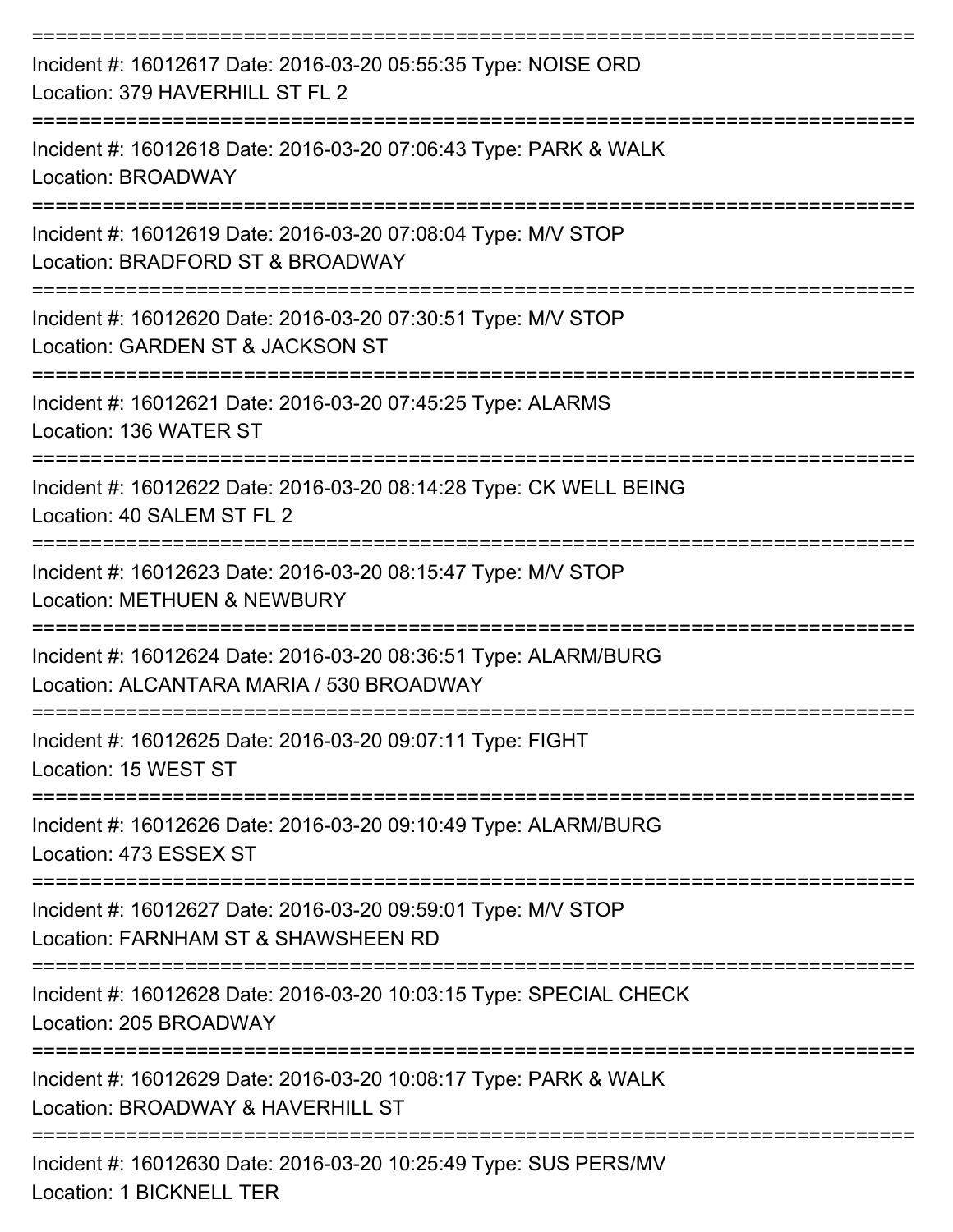| Incident #: 16012631 Date: 2016-03-20 10:28:30 Type: MEDIC SUPPORT<br>Location: 360 BROADWAY                                   |
|--------------------------------------------------------------------------------------------------------------------------------|
| Incident #: 16012632 Date: 2016-03-20 10:45:56 Type: LARCENY/MV/PAST<br>Location: 21 WATER ST                                  |
| =================================<br>Incident #: 16012634 Date: 2016-03-20 10:54:36 Type: M/V STOP<br>Location: 1 BICKNELL TER |
| Incident #: 16012635 Date: 2016-03-20 10:58:22 Type: SUICIDE ATTEMPT<br>Location: 275 ANDOVER ST #5<br>======================  |
| Incident #: 16012636 Date: 2016-03-20 11:10:21 Type: MAL DAMAGE<br>Location: 48 STEARNS AV                                     |
| Incident #: 16012637 Date: 2016-03-20 11:20:48 Type: ROBBERY PAST<br><b>Location: FULTON ST</b>                                |
| Incident #: 16012638 Date: 2016-03-20 11:37:59 Type: SPECIAL CHECK<br>Location: 205 BROADWAY                                   |
| Incident #: 16012639 Date: 2016-03-20 11:52:02 Type: PARK & WALK<br>Location: BROADWAY & HAVERHILL ST                          |
| Incident #: 16012640 Date: 2016-03-20 11:53:28 Type: M/V STOP<br>Location: 68 EVERETT ST                                       |
| Incident #: 16012641 Date: 2016-03-20 12:03:00 Type: AUTO ACC/NO PI<br>Location: 355 PARK ST                                   |
| Incident #: 16012642 Date: 2016-03-20 12:05:51 Type: M/V STOP<br>Location: 424 LOWELL ST                                       |
| Incident #: 16012643 Date: 2016-03-20 12:19:28 Type: MEDIC SUPPORT<br>Location: 65 UNION ST #309                               |
| Incident #: 16012644 Date: 2016-03-20 12:21:14 Type: MEDIC SUPPORT<br>Location: 59 TREMONT ST #108                             |
| Incident #: 16012645 Date: 2016-03-20 12:22:02 Type: MAL DAMAGE<br>Location: 204 PARK ST #A                                    |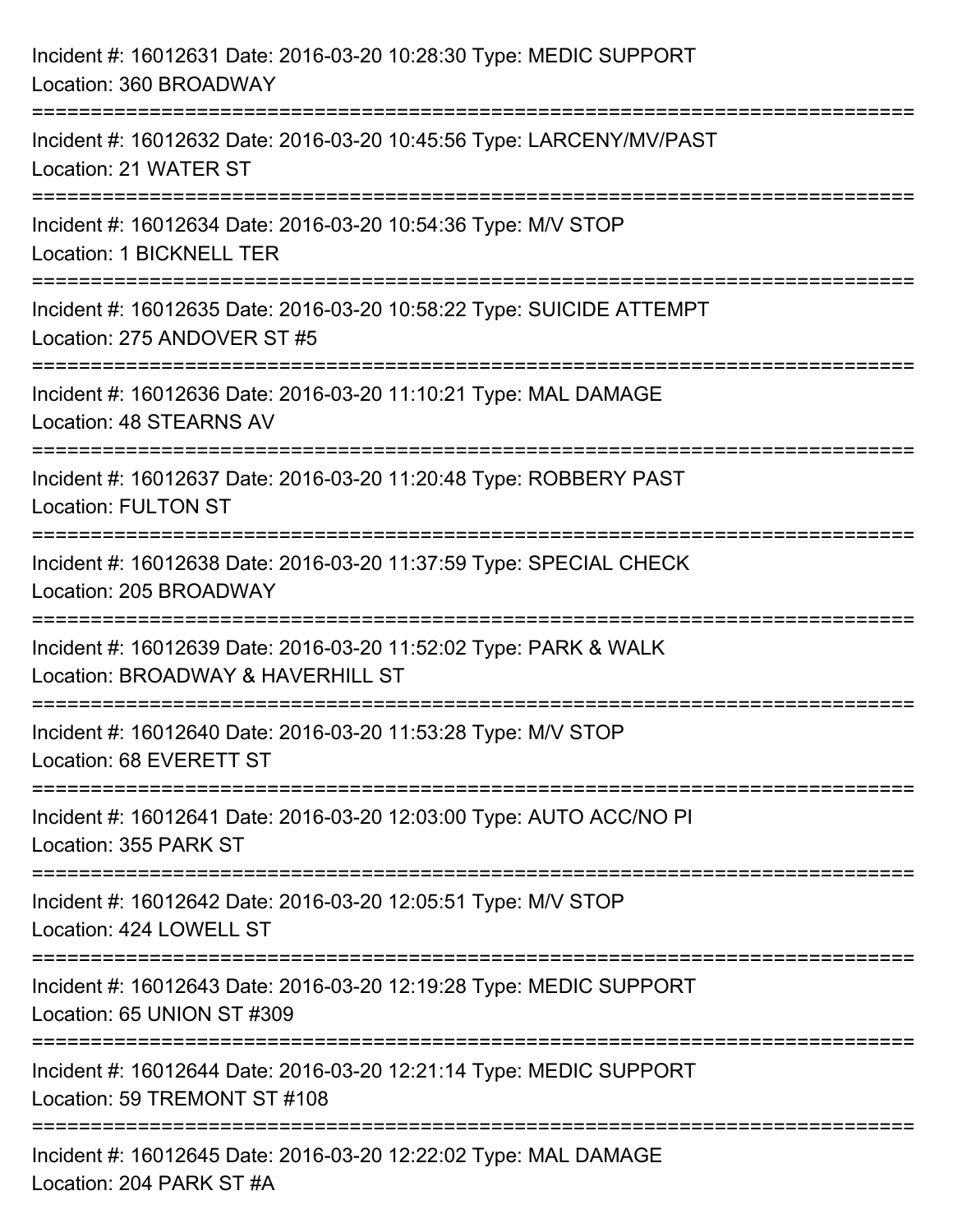| Incident #: 16012646 Date: 2016-03-20 12:27:25 Type: DISTURBANCE<br>Location: 197 MT VERNON ST #2 FL RIGHT                   |
|------------------------------------------------------------------------------------------------------------------------------|
| Incident #: 16012647 Date: 2016-03-20 12:37:15 Type: DRUG OVERDOSE<br>Location: 212 PROSPECT ST #2                           |
| Incident #: 16012648 Date: 2016-03-20 12:53:51 Type: M/V STOP<br>Location: ANDOVER ST & BLANCHARD ST                         |
| Incident #: 16012649 Date: 2016-03-20 12:55:10 Type: DISTURBANCE<br>Location: LAWRENCE ST & LEXINGTON ST                     |
| Incident #: 16012650 Date: 2016-03-20 12:59:36 Type: SHOPLIFTING<br>Location: CVS PHARMACY / 266 BROADWAY                    |
| Incident #: 16012651 Date: 2016-03-20 13:09:04 Type: CK WELL BEING<br>Location: 90 LOWELL ST                                 |
| Incident #: 16012652 Date: 2016-03-20 13:24:17 Type: AUTO ACC/NO PI<br>Location: GRAFTON ST & WINTHROP AV                    |
| Incident #: 16012653 Date: 2016-03-20 13:32:53 Type: SUICIDE ATTEMPT<br>Location: 209 HIGH ST FL 1                           |
| Incident #: 16012654 Date: 2016-03-20 14:37:04 Type: MAL DAMAGE<br>Location: 149 WATER ST                                    |
| Incident #: 16012655 Date: 2016-03-20 14:54:58 Type: DISTURBANCE<br>Location: CANAL ST & UNION ST                            |
| Incident #: 16012656 Date: 2016-03-20 15:03:07 Type: SEIZED PROP<br>Location: 28 OAKWOOD AV                                  |
| Incident #: 16012657 Date: 2016-03-20 15:07:40 Type: ALARM/BURG<br>Location: FROST SCHOOL / 33 HAMLET ST                     |
| Incident #: 16012658 Date: 2016-03-20 15:11:24 Type: ALARM/BURG<br>Location: HAFFNER'S CORPORATE OFFICE / 2 INTERNATIONAL WY |
| Incident #: 16012659 Date: 2016-03-20 15:15:07 Type: ALARM/BURG<br>Location: 14 LEA ST                                       |

===========================================================================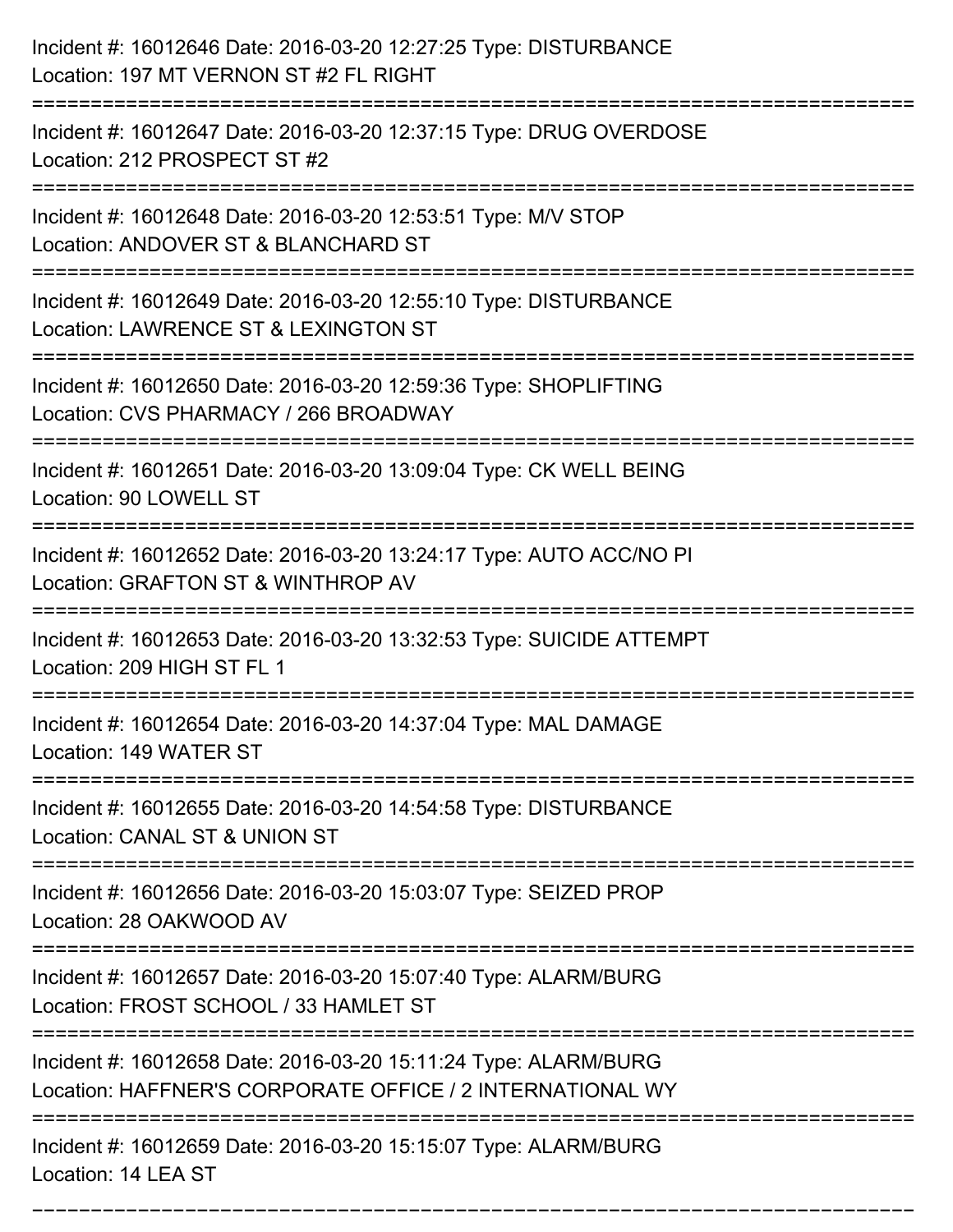| ____________________ | Incident #: 16012660 Date: 2016-03-20 15:16:14 Type: M/V STOP<br>Location: FLORAL ST & LOWELL ST          |
|----------------------|-----------------------------------------------------------------------------------------------------------|
|                      | Incident #: 16012661 Date: 2016-03-20 15:26:51 Type: M/V STOP<br>Location: BARKER & HAFFNERS              |
|                      | Incident #: 16012662 Date: 2016-03-20 15:30:42 Type: ALARM/BURG<br>Location: TARBOX SCHOOL / 59 ALDER ST  |
|                      | Incident #: 16012664 Date: 2016-03-20 15:34:24 Type: LARCENY/PAST<br>Location: 380 ELM ST #33             |
|                      | Incident #: 16012663 Date: 2016-03-20 15:34:55 Type: ALARM/BURG<br>Location: PAROLE OFFICE / 499 ESSEX ST |
|                      | Incident #: 16012665 Date: 2016-03-20 15:47:03 Type: AUTO ACC/NO PI<br>Location: 18 TOWER HILL ST         |
|                      | Incident #: 16012667 Date: 2016-03-20 16:16:15 Type: M/V STOP<br>Location: 257 MT VERNON ST               |
|                      | Incident #: 16012668 Date: 2016-03-20 16:28:59 Type: M/V STOP<br>Location: HAMPSHIRE ST & LOWELL ST       |
|                      | Incident #: 16012669 Date: 2016-03-20 16:32:55 Type: UNWANTEDGUEST<br>Location: 89 S BROADWAY FL 2        |
|                      | Incident #: 16012670 Date: 2016-03-20 16:38:21 Type: NOISE ORD<br>Location: 112 FARNHAM ST                |
|                      | Incident #: 16012671 Date: 2016-03-20 16:41:00 Type: AUTO ACC/NO PI<br>Location: 70 SARGENT ST            |
|                      | Incident #: 16012672 Date: 2016-03-20 17:10:09 Type: MEDIC SUPPORT<br>Location: 50 PROSPECT ST            |
|                      | Incident #: 16012673 Date: 2016-03-20 17:12:41 Type: A&B PAST<br>Location: MCDONALDS / 50 BROADWAY        |
|                      | Incident #: 16012674 Date: 2016-03-20 17:48:33 Type: NOISE ORD<br>Location: 151 BEACON AV #8 FL 1         |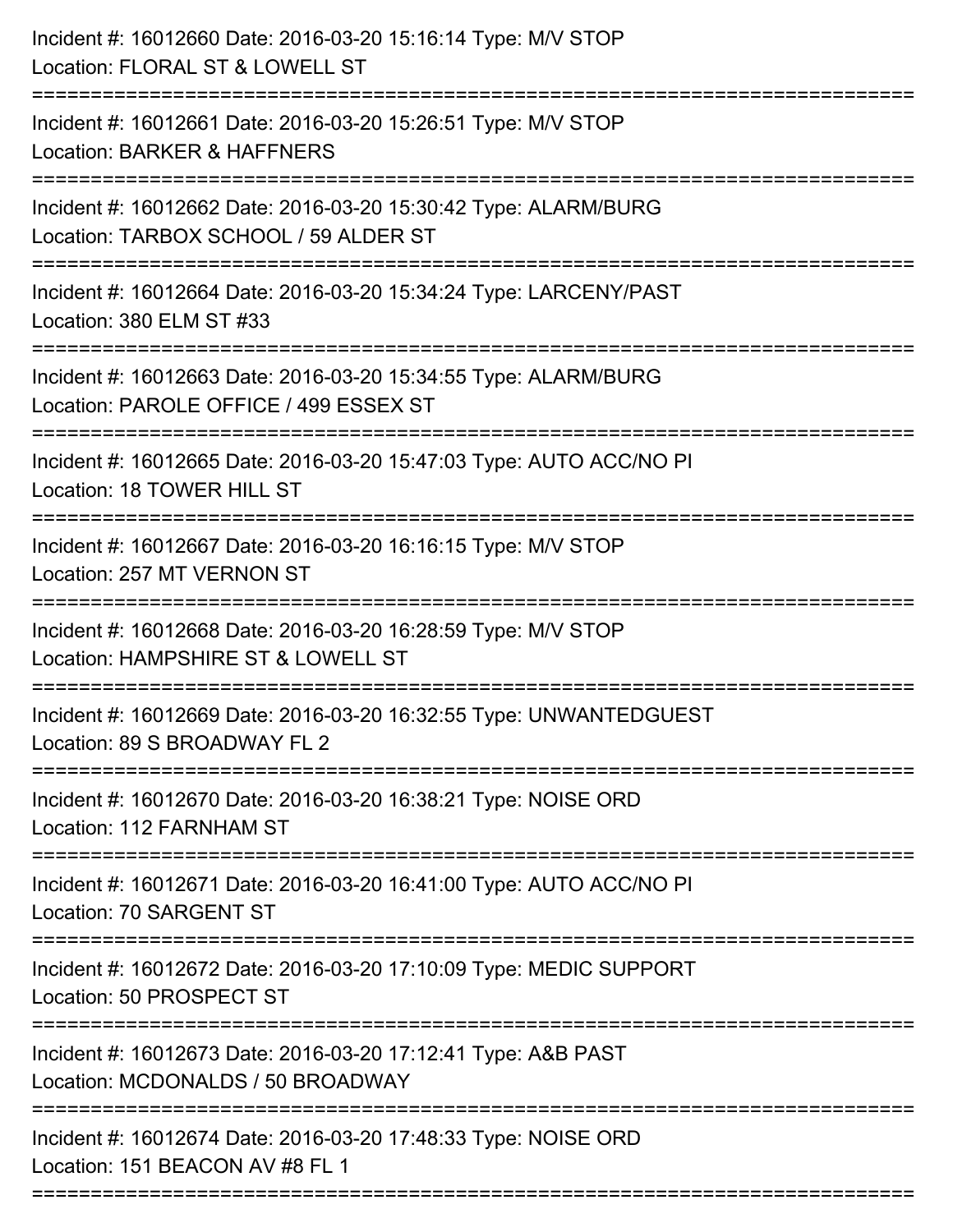Location: 520 BROADWAY FL 2

| Incident #: 16012676 Date: 2016-03-20 18:08:12 Type: DEATH SUDDEN<br>Location: 339 SALEM ST #C FL 2                          |
|------------------------------------------------------------------------------------------------------------------------------|
| Incident #: 16012677 Date: 2016-03-20 18:44:01 Type: MISSING PERS<br>Location: 42 S CANAL ST                                 |
| Incident #: 16012678 Date: 2016-03-20 18:56:55 Type: M/V STOP<br>Location: BROADWAY & LOWELL ST                              |
| Incident #: 16012679 Date: 2016-03-20 19:12:40 Type: CIVIL PROB<br>Location: 1 FLORENCE CT #1 FL 1                           |
| Incident #: 16012680 Date: 2016-03-20 19:38:11 Type: AUTO ACC/NO PI<br>Location: MCDONALDS / 50 BROADWAY                     |
| Incident #: 16012681 Date: 2016-03-20 19:42:02 Type: AUTO ACC/NO PI<br>Location: 58 EVERETT ST                               |
| Incident #: 16012682 Date: 2016-03-20 19:44:45 Type: M/V STOP<br><b>Location: 24 FLORENCE ST</b>                             |
| Incident #: 16012684 Date: 2016-03-20 19:47:44 Type: NOISE ORD<br>Location: PEMBERTON PARK / null                            |
| Incident #: 16012683 Date: 2016-03-20 19:49:58 Type: M/V STOP<br>Location: 143 WEST ST                                       |
| ==========================<br>Incident #: 16012685 Date: 2016-03-20 19:57:07 Type: GUN CALL<br>Location: 112 MARSTON ST #317 |
| Incident #: 16012686 Date: 2016-03-20 20:05:50 Type: DISTURBANCE<br>Location: HAVERHILL ST & MORTON ST                       |
| Incident #: 16012687 Date: 2016-03-20 20:20:06 Type: 209A/VIOLATION<br>Location: 379 HAVERHILL ST #8                         |
| Incident #: 16012688 Date: 2016-03-20 20:23:12 Type: MEDIC SUPPORT<br>Location: 11 SUMMER ST #N509                           |
|                                                                                                                              |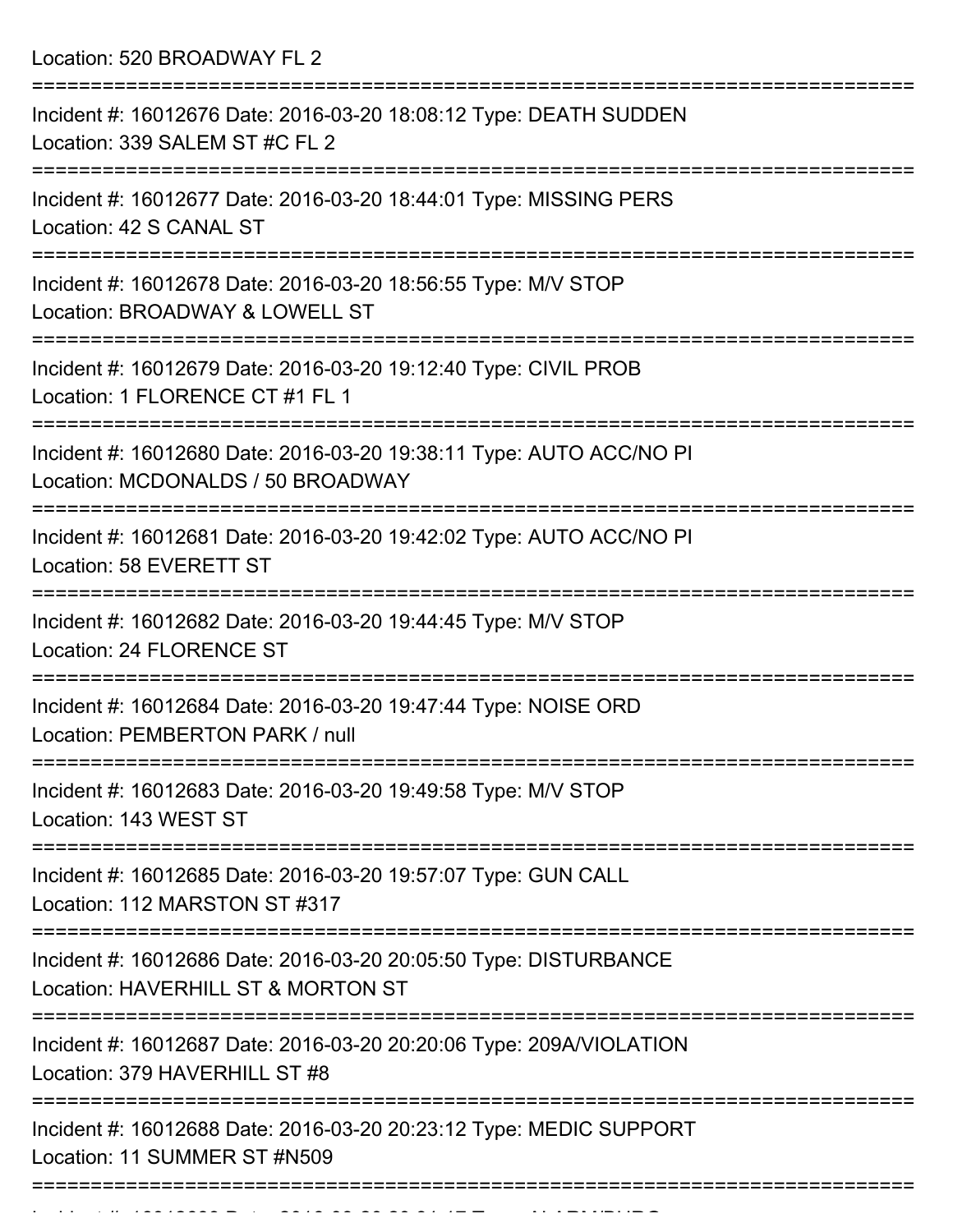| Location: HENNESSEY SCHOOL / 122 HANCOCK ST                                                                                       |
|-----------------------------------------------------------------------------------------------------------------------------------|
| Incident #: 16012690 Date: 2016-03-20 20:38:43 Type: UNWANTEDGUEST<br>Location: 4 DUCKETT AV                                      |
| Incident #: 16012692 Date: 2016-03-20 20:53:17 Type: CK WELL BEING<br>Location: 156 BUTLER ST                                     |
| Incident #: 16012691 Date: 2016-03-20 20:54:24 Type: ALARM/BURG<br>Location: CASA SYSTEMS / 104C GLENN ST<br>:=================== |
| Incident #: 16012693 Date: 2016-03-20 21:09:50 Type: TRESPASSING<br>Location: 146 MARGIN ST                                       |
| Incident #: 16012694 Date: 2016-03-20 21:17:57 Type: 209A/SERVE<br>Location: 181 FERRY ST                                         |
| Incident #: 16012695 Date: 2016-03-20 21:21:58 Type: SUS PERS/MV<br>Location: 2 W LOWELL ST                                       |
| Incident #: 16012696 Date: 2016-03-20 21:25:19 Type: SUS PERS/MV<br>Location: 356 HAVERHILL ST                                    |
| Incident #: 16012697 Date: 2016-03-20 21:35:57 Type: LOST PROPERTY<br>Location: 54 UNION ST                                       |
| Incident #: 16012698 Date: 2016-03-20 21:40:36 Type: AUTO ACC/NO PI<br>Location: D'WENDY'S RESTARAUNT / 459 BROADWAY              |
| Incident #: 16012699 Date: 2016-03-20 21:52:04 Type: DISTURBANCE<br>Location: 400 CANAL ST                                        |
| Incident #: 16012700 Date: 2016-03-20 21:57:15 Type: DRUG OVERDOSE<br>Location: 183 PARKER ST #4                                  |
| Incident #: 16012701 Date: 2016-03-20 21:59:29 Type: M/V STOP<br><b>Location: CENTRAL BRIDGE</b>                                  |
| Incident #: 16012702 Date: 2016-03-20 22:21:05 Type: B&E/PAST<br>Location: 54 ESSEX ST FL 3                                       |